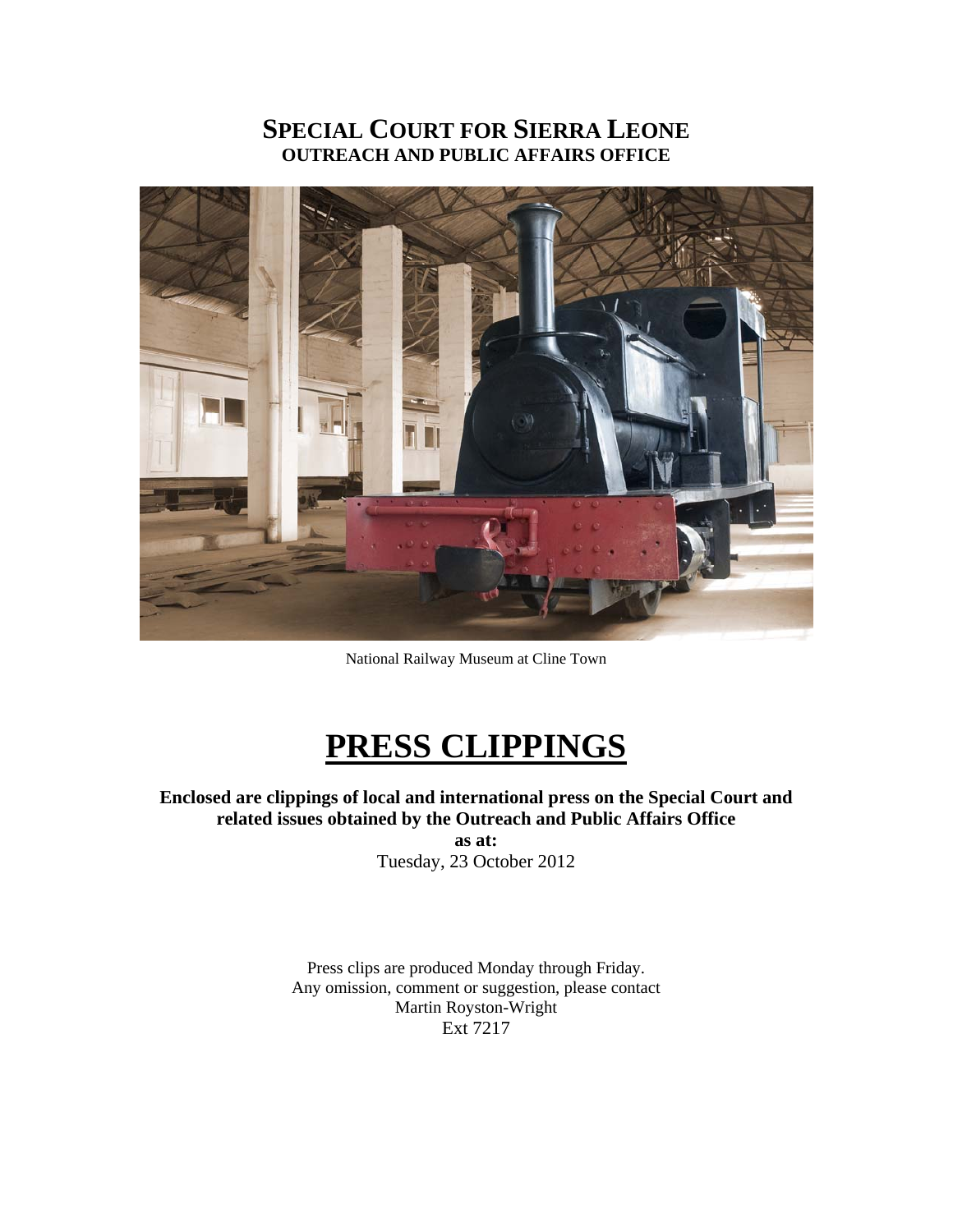| <b>International News</b>                                                        |           |
|----------------------------------------------------------------------------------|-----------|
| Charles Taylor's Defence Silk Quits Garden Court for 25 Bedford Row / The Lawyer | Page 3    |
| Reparations From Liberia Key in S/Leone Polls / Daily Observer                   | Pages 4-5 |
| The Freetown I See / <i>BBC</i>                                                  | Pages 6-7 |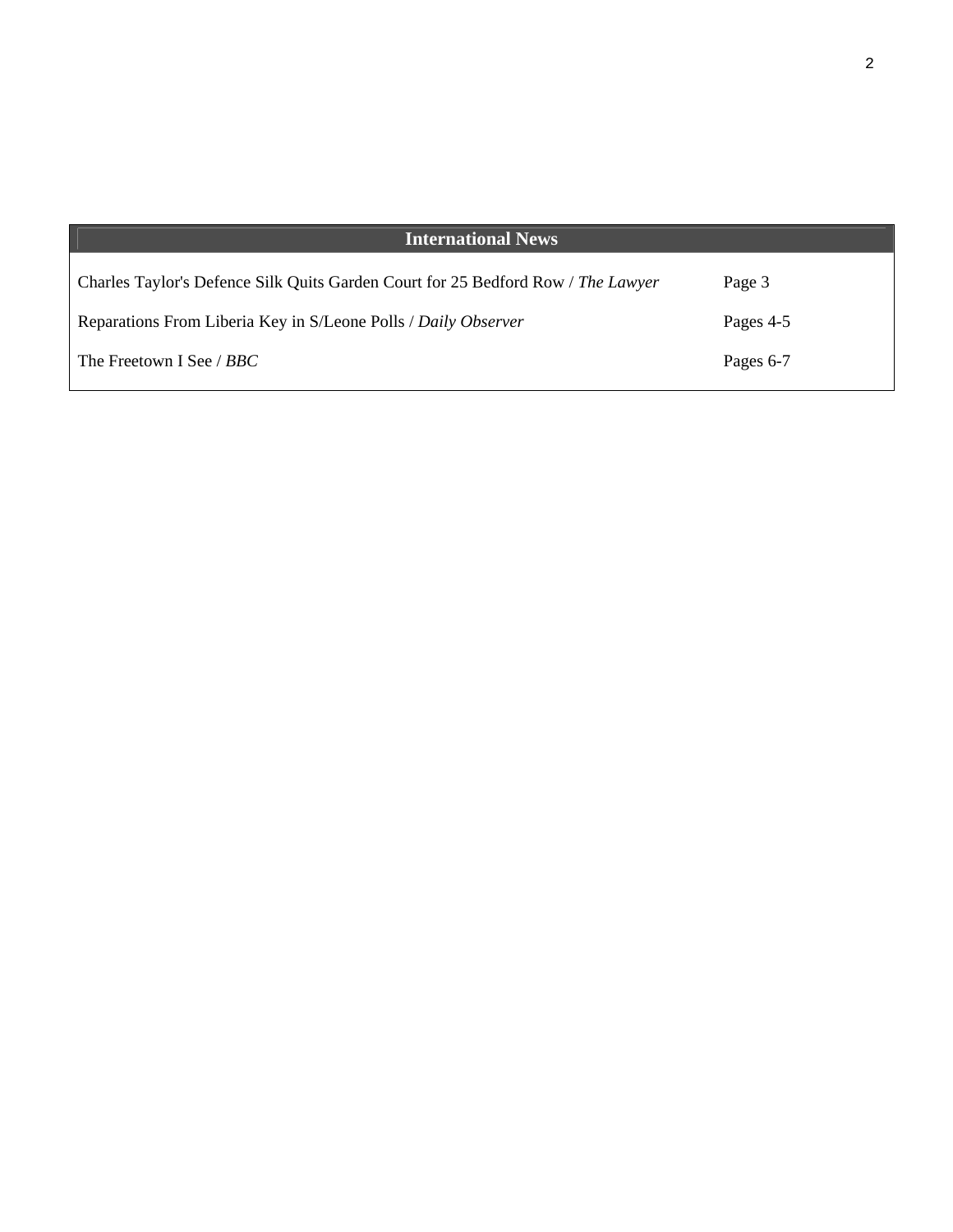The Lawyer Monday, 22 October 2012

#### **Charles Taylor's defence silk quits Garden Court for 25 Bedford Row**

By Sam Chadderton

The lead counsel in the Charles Taylor war crimes trial has moved sets ifrom Garden Court Chambers to 25 Bedford Row.

Courtenay Griffiths QC was the lead defence counsel for former Liberian president Taylor during the landmark case in The Hague. Griffiths was also involved in the Keith Blakelock murder trial, the Brighton, Harrods and Canary Wharf bombing cases, and the Damilola Taylor murder trial.

Griffiths is regarded as one of the top criminal silks in both the UK and international courts and his practice includes claims against the police and public authorities, inquests, fraud, terrorism, murder, serious public order and drugs.

He is the former head of Garden Court Chambers and is also a recorder.

A spokesman for 25 Bedford Row said: "This is an excellent and exciting addition to our chambers."

Garden Court Chambers declined to comment.

At 25 Bedford Row Griffiths joins a number of high-profile silks, including George Carter-Stephenson QC, who recently led Chris Daw in acting for John Terry in the footballer's disciplinary proceedings before the Football Association.

It is also the set of John Cooper QC, who overturned the conviction of Paul Chambers in the 'Twitter Joke' trial (27 July 2012).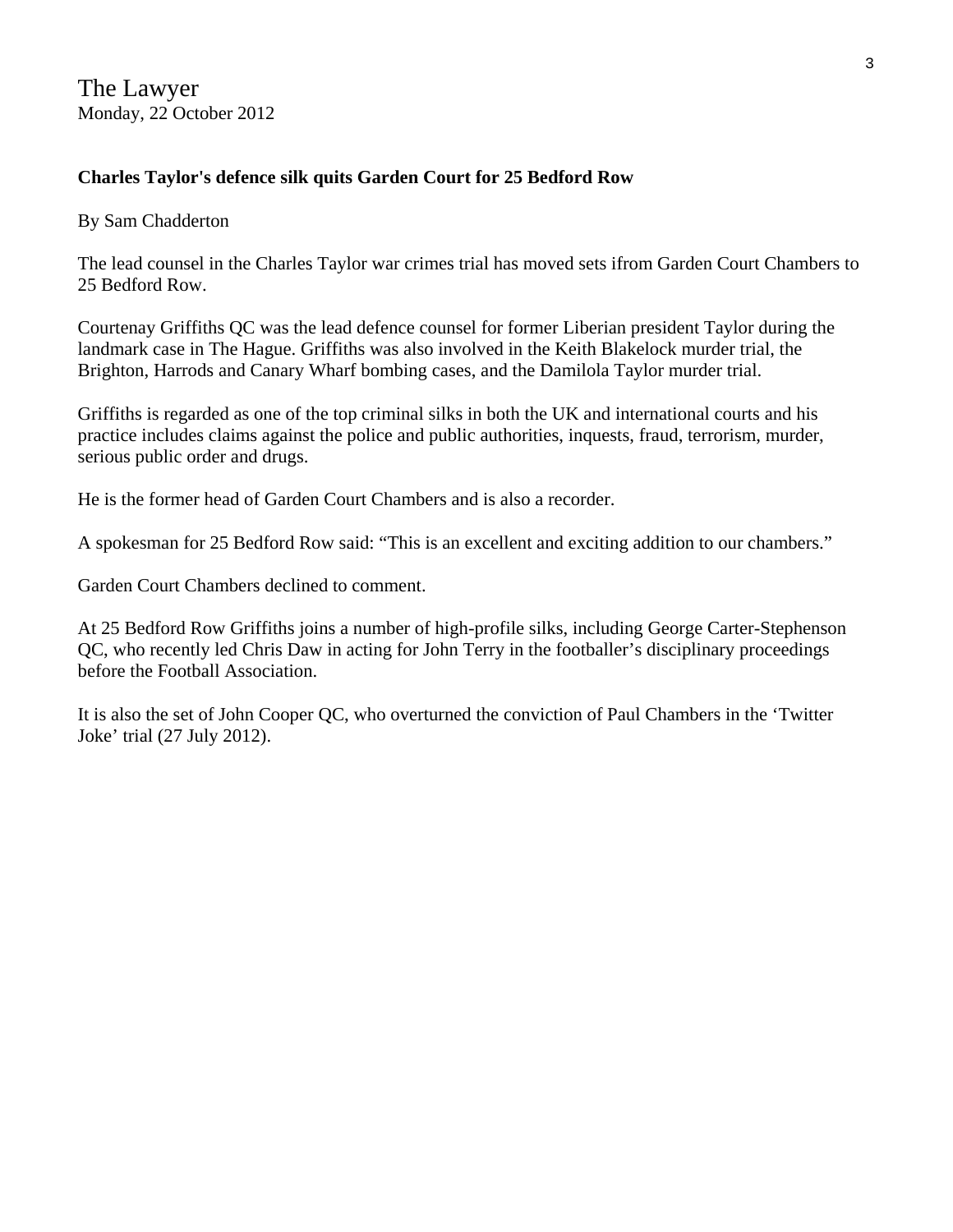#### **Reparations from Liberia Key in S/Leone Polls**

#### Written by Stephen Binda

Contrary to reports that Sierra Leone could possibly demand reparations from Liberia following the guilty verdict of former Liberian President Charles Taylor for aiding and abetting the commission of crimes against humanity in that neighboring country, a top official of the Sierra Leonean government has disclosed that his country has no such intention.

"Absolutely not! We as a government do not have any intention of demanding reparation from our Liberian brothers," Deputy Minister of Information and Communications, Mr. Sheka Tarawalie, told the Daily Observer in an exclusive interview at the weekend in Monrovia.

The Sierra Leonean Information Minister's assurance comes following months of intense micro-debates across the Liberian society [and even in the international sphere] that the government of that West African state would demand millions in reparation for atrocities that were aided and abetted by former President Charles Taylor.

Mr. Taylor, currently facing a 50-year jail sentence in The Hague, was convicted earlier this year for backing rebels who killed tens of thousands of unarmed civilians during the more than 10-year Sierra Leonean's civil war.

Speaking exclusively with this newspaper, the Deputy Minister of Information and Communications said while it is true that lives and properties were destroyed, it is time for both countries to take the path of reconciliation.

 "The Taylor issue is history for us now," he said. "We both share the same dreams and aspirations and that is what we should be working towards now. What we are more interested in is to ensure that both countries' relationship can deepen so that our citizens can have a better life to live."

But this doesn't mean that Liberia is off the hook since opposition leader Julius Maada Bio of the Sierra Leone People's Party (SLPP) vowed in earlier this year at an international forum to ensure that Liberia pays millions to Sierra Leone in reparations if elected president in the upcoming November 17 elections.

Julius Maada Bio "dropped the bombshell while speaking at London's Chatham House to the Royal Institute of International Affairs that he planned to institute a legal claim for reparations at International Court in The Hague against Liberia's Government and other Governments he alleges were the ones behind Sierra Leoneans taking up arms to kill their fellow Sierra Leoneans", a source said.

At the end of the day, the victor of the Sierra Leone polls will determine Liberia's fate with regard to the reparations issue.

Deputy Minister Tarawalie, who is on a state visit, disclosed that Sierra Leone considers Liberia a role model in terms of its post conflict development.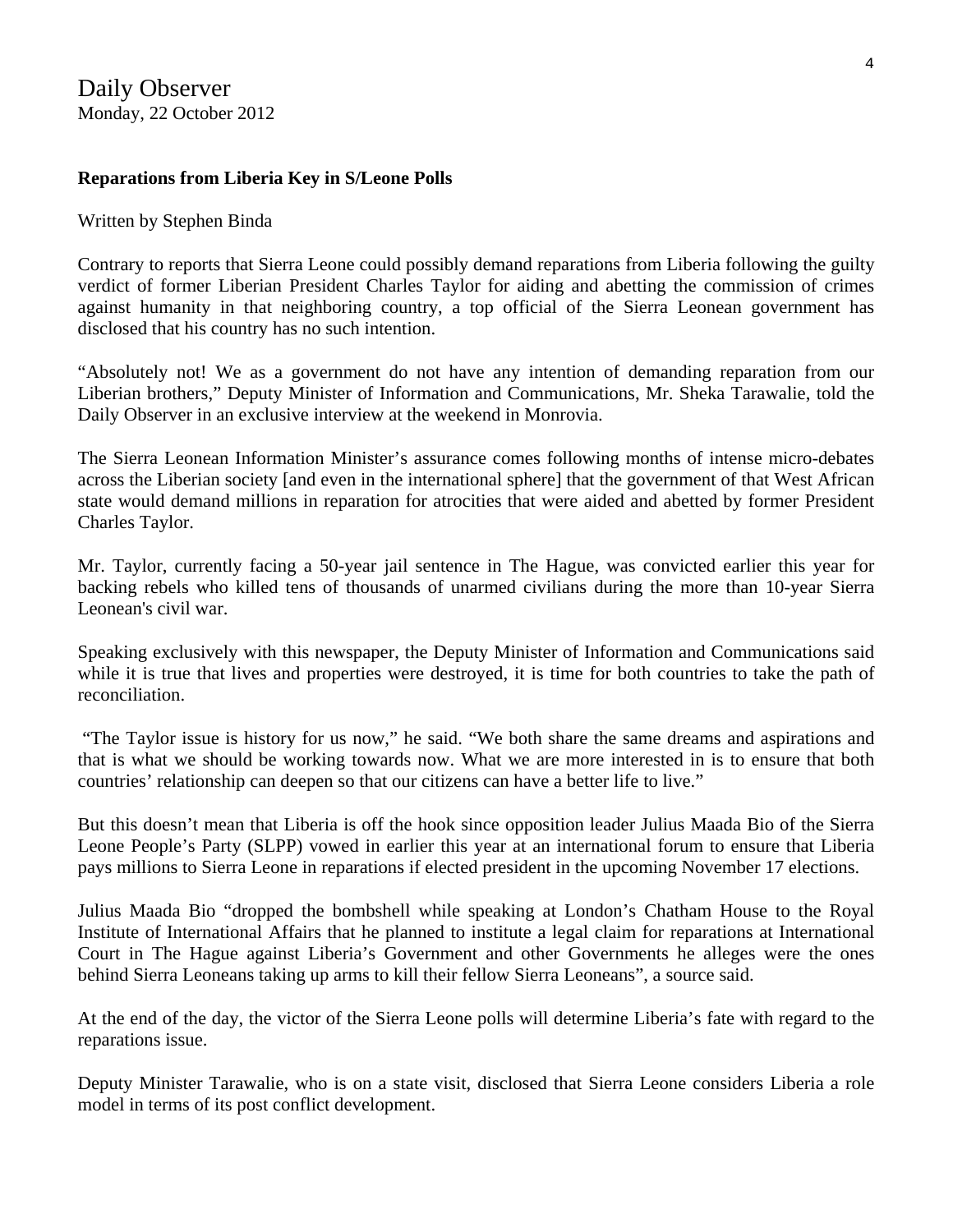He cited peace, security and development as few of the progress steps his government has copied from Liberia. He pledged his government's continuous support to Liberia's recovery and called for more collaboration.

Speaking about the pending November elections, he boasted of his government winning, citing five years of development initiatives, some of which include roads, bridges and improved civil servant salaries, among others.

Sierra Leone is rich in natural resources, including iron ore, bauxite, and diamonds but was at war for most of the 1990s and is struggling to rebuild. It has found oil though it is unclear yet whether their oil deposits are in commercially viable quantities.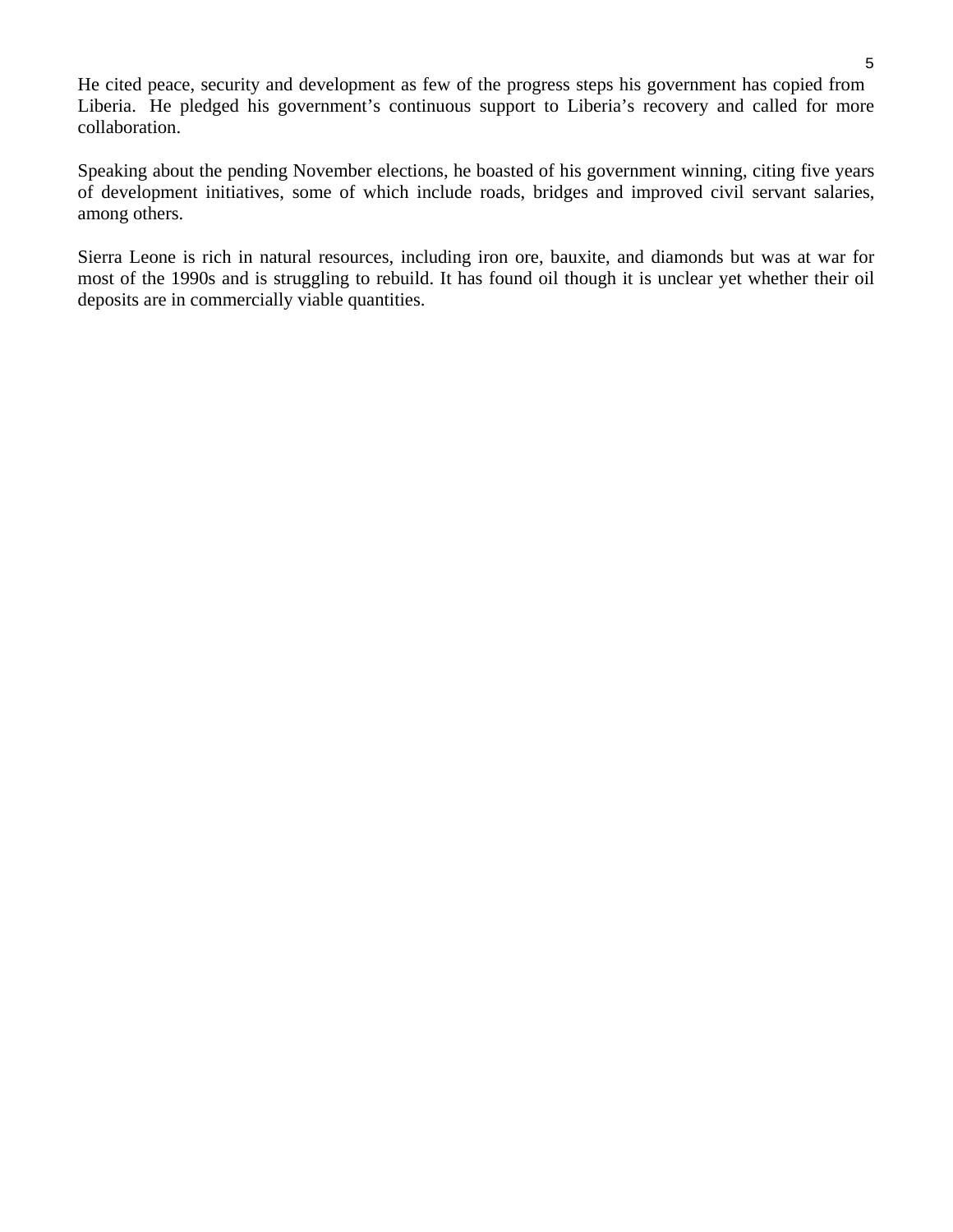### BBC

Monday, 22 October 2012 http://www.bbc.co.uk/news/in-pictures-20026256

#### **The Freetown I see**



Joseph, the president of the amputee football club Joseph, the president of the amputee football club, says that despite his misfortune during the war, he is grateful that he still plays football with the passion he had for it as a child. Life goes on.

Earlier this year I spoke to photographer Lee Karen Stow about her project in Sierra Leone where she has been training women to work in the industry.

Francess Ngaboh-Smart was one of those who took part in Lee's first course in 2007 and has since made a new life as a photographer, using the camera to express her thoughts and dreams. But more than that she has received commissions from NGOs, the Special Courts Sierra Leone, and more recently the Commonwealth Secretariat of London.

In 2010, Francess published her first photographic body of work entitled Nya Jee Salone (My Mother Sierra Leone) which has since sold out, providing income for rent, food and her family's welfare. She has also studied at the Pacific North West Arts School in Washington State with National Geographic photographer Sam Abell.

She also mentor's young people in Sierra Leone, helping them to face tough choices of their own. Frances at her exhibition in Hull